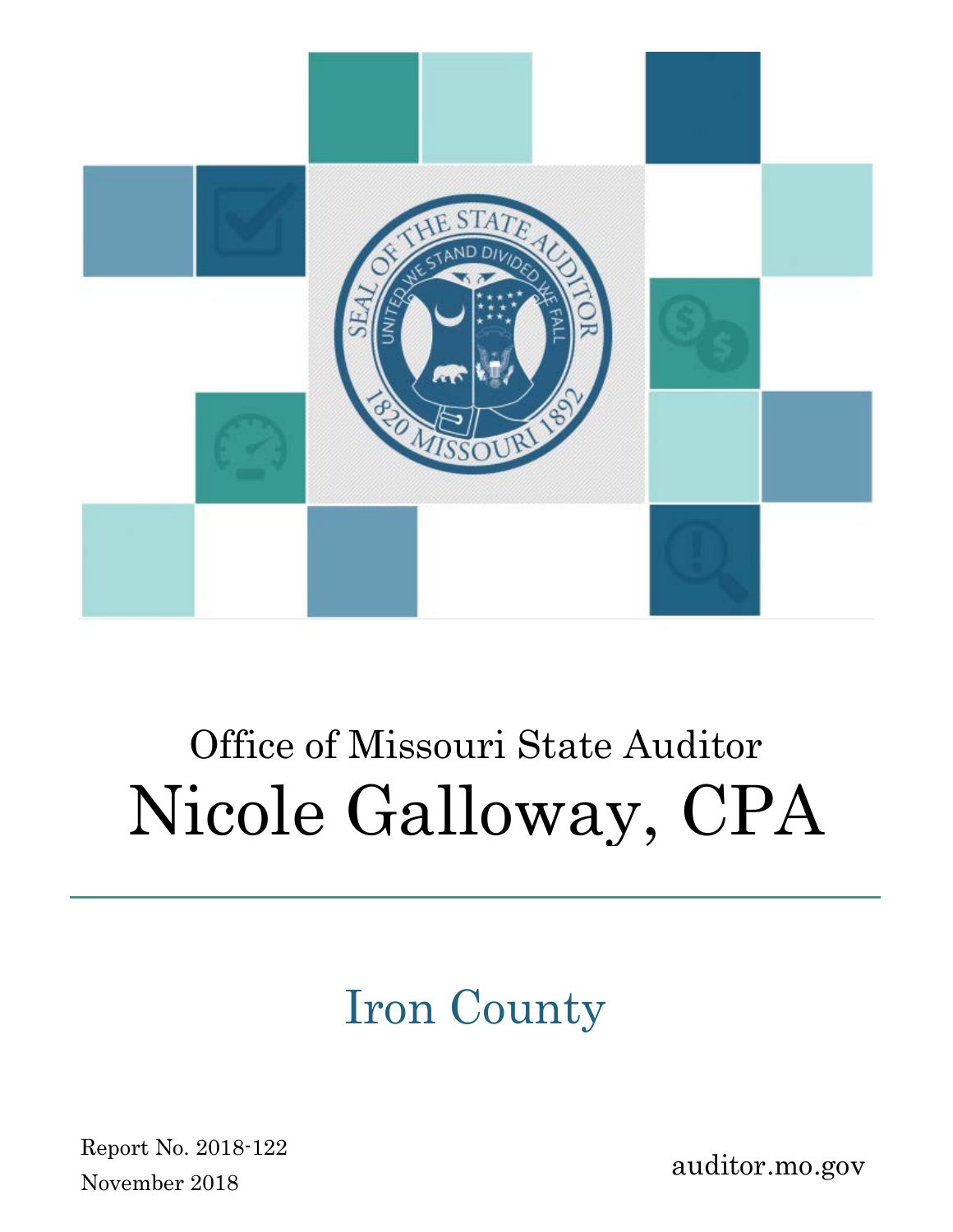## **Missouri State Auditor** CITIZENS SUMMARY

#### **Findings in the audit of Iron County**

| Sheriff's Controls and<br>Procedures | The Sheriff has not adequately segregated accounting duties and does not<br>ensure adequate supervisory reviews of detailed accounting and bank records<br>are performed. The Sheriff's office does not prepare a monthly list of<br>liabilities for the fee bank account, and consequently, liabilities are not<br>reconciled to the available cash balance in the account. The Sheriff's office<br>maintains an inactive commissary bank account and has not followed up on<br>old outstanding checks or properly reconciled the bank account and<br>determined the proper disposition of the account balance. The Sheriff's office<br>does not properly account for bond forms and does not reconcile amounts per<br>the forms to deposits in the bank account and transmittals to cities. The<br>Sheriff's office does not timely disburse fees and other receipts from the fee<br>account to the County Treasurer. The Sheriff does not have proper controls<br>and procedures in place to ensure collection and transmittal of amounts billed |
|--------------------------------------|-----------------------------------------------------------------------------------------------------------------------------------------------------------------------------------------------------------------------------------------------------------------------------------------------------------------------------------------------------------------------------------------------------------------------------------------------------------------------------------------------------------------------------------------------------------------------------------------------------------------------------------------------------------------------------------------------------------------------------------------------------------------------------------------------------------------------------------------------------------------------------------------------------------------------------------------------------------------------------------------------------------------------------------------------------|
| Tax Maintenance Fund                 | and received for boarding of prisoners.<br>The County Collector made monthly salary payments of \$100 from the Tax<br>Maintenance Fund to the Deputy County Collector to supplement the salary<br>paid the deputy from the General Revenue Fund. Since these payments were<br>not processed through the county payroll system, these payments were not<br>reported on the employee's W-2 form, appropriate payroll taxes were not<br>withheld, and the employer's share of payroll taxes were not paid.                                                                                                                                                                                                                                                                                                                                                                                                                                                                                                                                             |
| Senate Bill 40 Tax Rate              | The County Commission did not hold a public hearing and approve the Senate<br>Bill 40 property tax rate.                                                                                                                                                                                                                                                                                                                                                                                                                                                                                                                                                                                                                                                                                                                                                                                                                                                                                                                                            |
| Passwords                            | Employees in the office of the Recorder of Deeds and Sheriff are not required<br>to use passwords for accessing office computers, and employees in the office<br>of Prosecuting Attorney are not required to periodically change passwords.                                                                                                                                                                                                                                                                                                                                                                                                                                                                                                                                                                                                                                                                                                                                                                                                         |
| <b>Additional Comments</b>           | Because counties are managed by several separately-elected individuals, an<br>audit finding made with respect to one office does not necessarily apply to<br>the operations of another office. The overall rating assigned to the county is<br>intended to reflect the performance of the county as a whole. It does not<br>indicate the performance of any one elected official or county office.                                                                                                                                                                                                                                                                                                                                                                                                                                                                                                                                                                                                                                                  |

In the areas audited, the overall performance of this entity was **Good**.\*

**\***The rating(s) cover only audited areas and do not reflect an opinion on the overall operation of the entity. Within that context, the rating scale indicates the following:

- **Excellent:** The audit results indicate this entity is very well managed. The report contains no findings. In addition, if applicable, prior recommendations have been implemented.
- **Good:** The audit results indicate this entity is well managed. The report contains few findings, and the entity has indicated most or all recommendations have already been, or will be, implemented. In addition, if applicable, many of the prior recommendations have been implemented.
- Fair: The audit results indicate this entity needs to improve operations in several areas. The report contains several findings, or one or more findings that require management's immediate attention, and/or the entity has indicated several recommendations will not be implemented. In addition, if applicable, several prior recommendations have not been implemented.
- **Poor:** The audit results indicate this entity needs to significantly improve operations. The report contains numerous findings that require management's immediate attention, and/or the entity has indicated most recommendations will not be implemented. In addition, if applicable, most prior recommendations have not been implemented.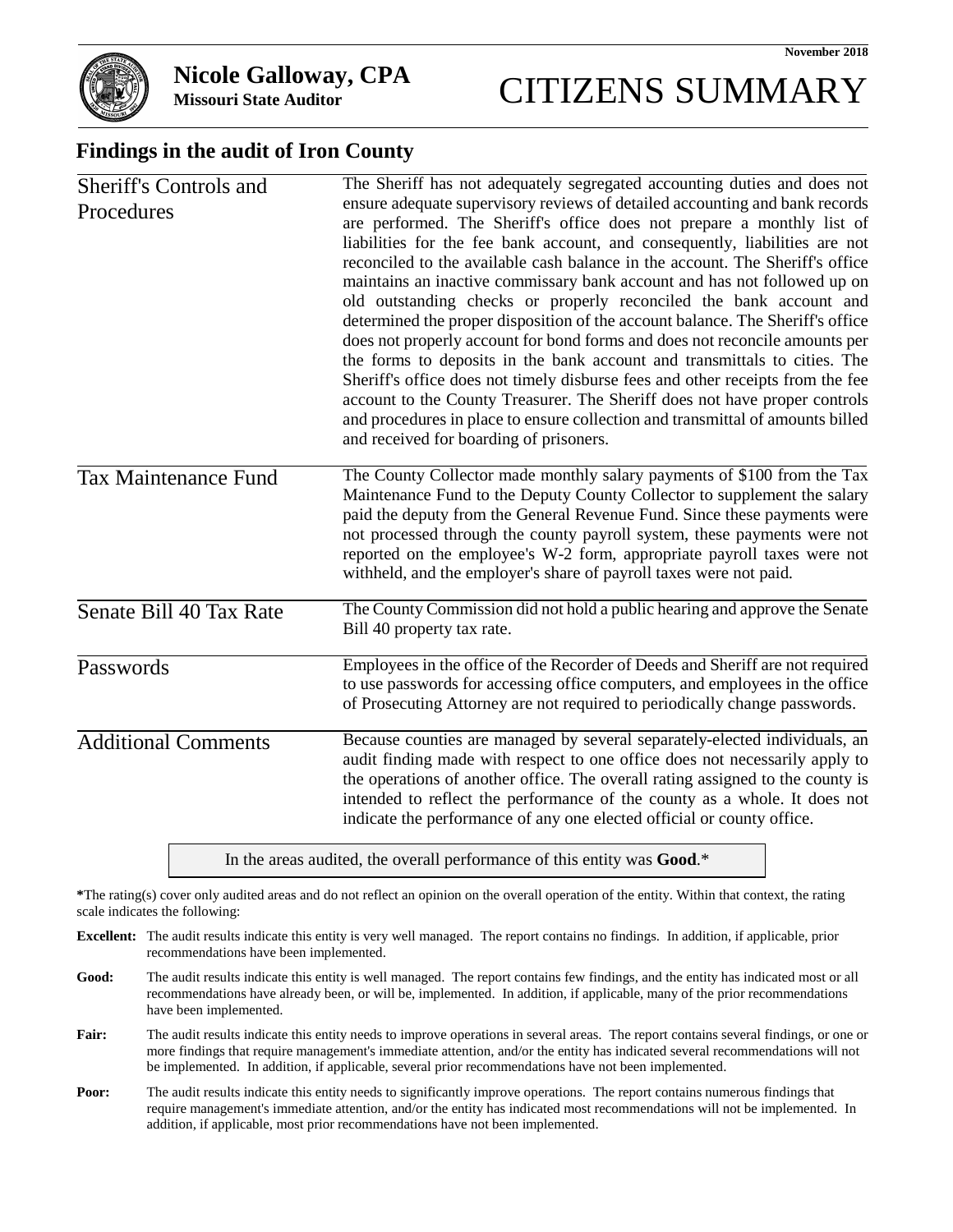## Iron County Table of Contents

| <b>State Auditor's Report</b>                                             |    |
|---------------------------------------------------------------------------|----|
| <b>Management Advisory</b><br><b>Report - State Auditor's</b><br>Findings |    |
|                                                                           |    |
| Organization and Statistical                                              | 10 |

Information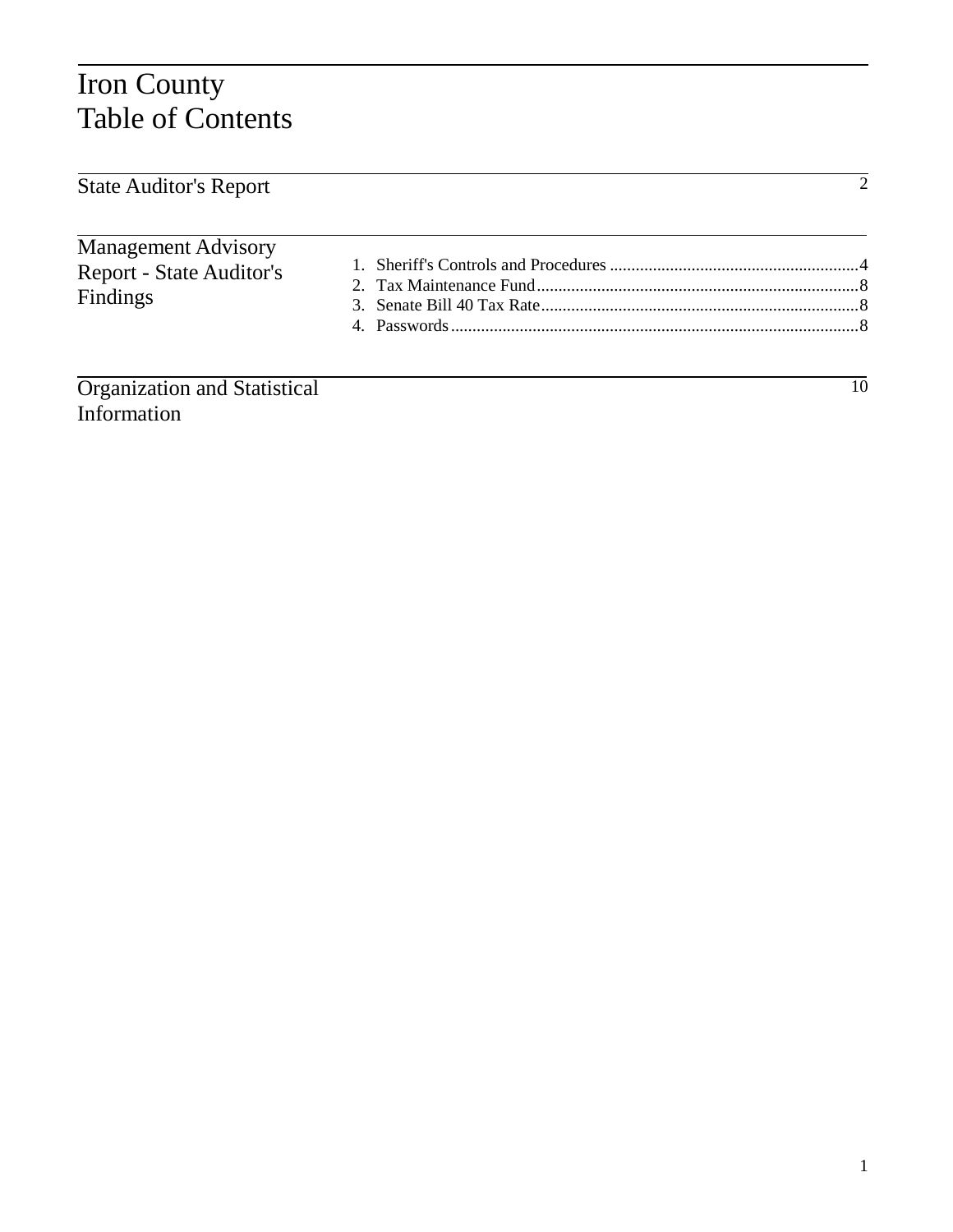

### **NICOLE GALLOWAY, CPA Missouri State Auditor**

County Commission and Officeholders of Iron County

We have audited certain operations of Iron County in fulfillment of our duties under Section 29.230, RSMo. In addition, Daniel Jones and Associates, Certified Public Accountants, was engaged to audit the financial statements of Iron County for the 2 years ended December 31, 2017. The scope of our audit included, but was not necessarily limited to, the year ended December 31, 2017. The objectives of our audit were to:

- 1. Evaluate the county's internal controls over significant management and financial functions.
- 2. Evaluate the county's compliance with certain legal provisions.
- 3. Evaluate the economy and efficiency of certain management practices and procedures, including certain financial transactions.

Our methodology included reviewing minutes of meetings, written policies and procedures, financial records, and other pertinent documents; interviewing various personnel of the county, as well as certain external parties; and testing selected transactions. We obtained an understanding of internal controls that are significant within the context of the audit objectives and assessed whether such controls have been properly designed and placed in operation. We tested certain of those controls to obtain evidence regarding the effectiveness of their design and operation. We also obtained an understanding of legal provisions that are significant within the context of the audit objectives, and we assessed the risk that illegal acts, including fraud, and violations of applicable contract, grant agreement, or other legal provisions could occur. Based on that risk assessment, we designed and performed procedures to provide reasonable assurance of detecting instances of noncompliance significant to those provisions.

We conducted our audit in accordance with the standards applicable to performance audits contained in *Government Auditing Standards*, issued by the Comptroller General of the United States. Those standards require that we plan and perform our audit to obtain sufficient, appropriate evidence to provide a reasonable basis for our findings and conclusions based on our audit objectives. We believe that the evidence obtained provides such a basis.

The accompanying Organization and Statistical Information is presented for informational purposes. This information was obtained from the county's management and was not subjected to the procedures applied in our audit of the county.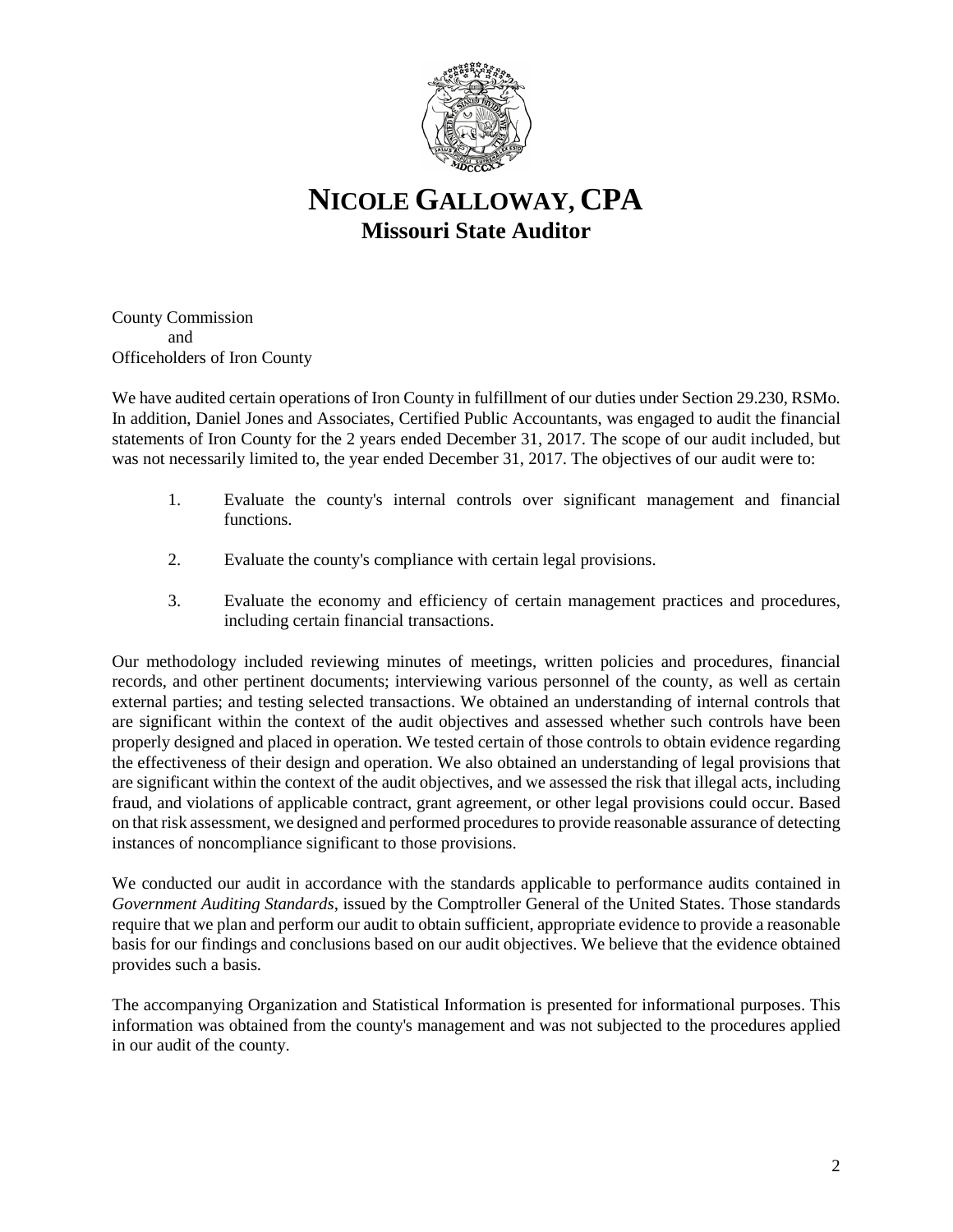For the areas audited, we identified (1) deficiencies in internal controls, (2) noncompliance with legal provisions, and (3) the need for improvement in management practices and procedures. The accompanying Management Advisory Report presents our findings arising from our audit of Iron County.

Mode L. Calley

Nicole R. Galloway, CPA State Auditor

The following auditors participated in the preparation of this report:

| Director of Audits:   | Randall Gordon, M.Acct., CPA, CGAP |
|-----------------------|------------------------------------|
| <b>Audit Manager:</b> | John Lieser, CPA                   |
| In-Charge Auditor:    | James M. Applegate, MBA            |
| Audit Staff:          | Terese Summers, MSAS, CPA          |
|                       | <b>Sherrye Lesmes</b>              |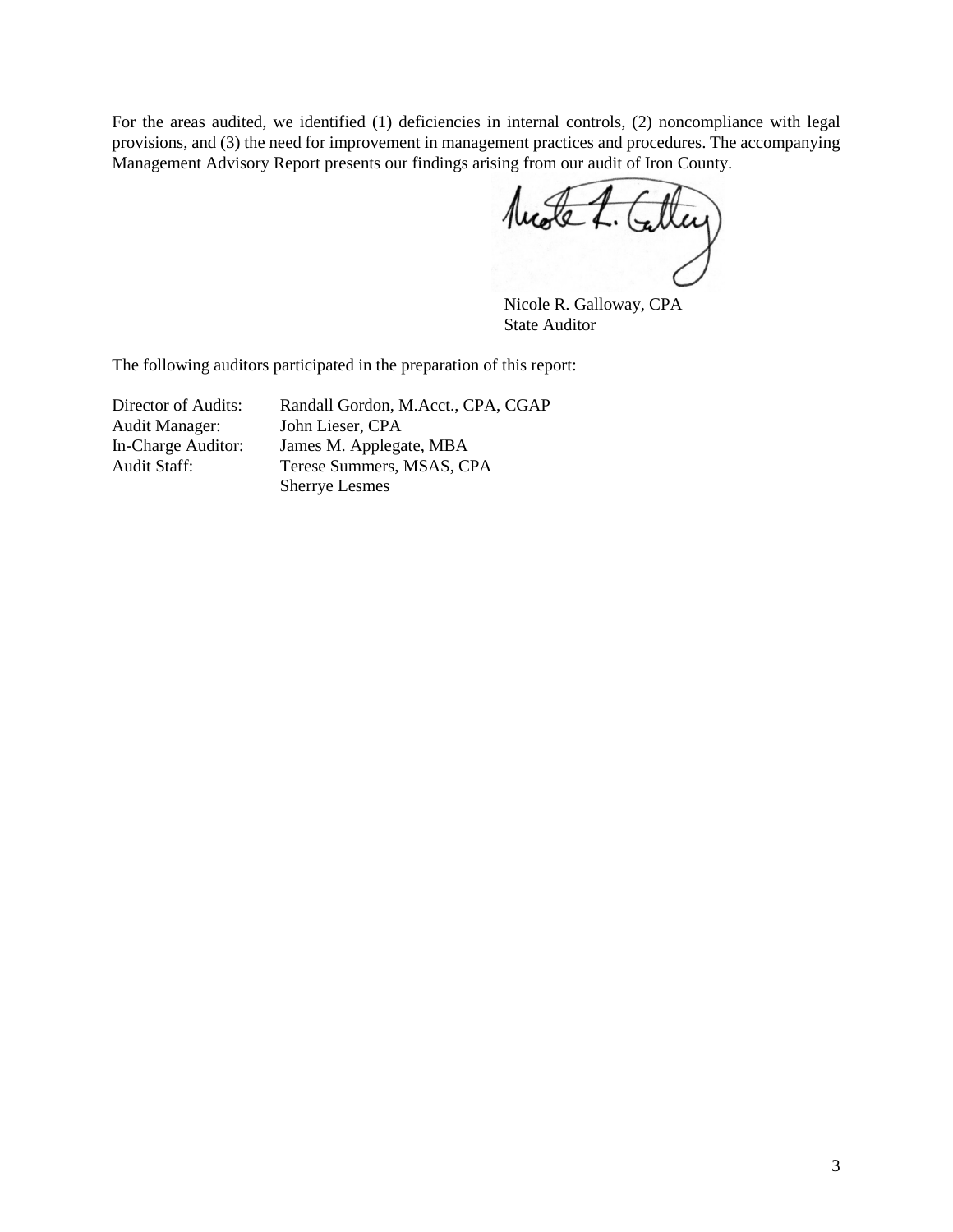#### $U_{\rm{Dop}}$ Management Advisory Report Iron County State Auditor's Findings

| 1. Sheriff's Controls<br>and Procedures | Controls and procedures in the Sheriff's office need improvement. The<br>Sheriff's office processed receipts for civil paper service, prisoner<br>transportation reimbursement, commissary commissions, and other<br>miscellaneous receipts totaling approximately \$31,000 through the fee<br>account, and bond receipts totaling approximately \$22,000 through the bond<br>account during the year ended December 31, 2017.                                                                                                                                                                                                         |
|-----------------------------------------|----------------------------------------------------------------------------------------------------------------------------------------------------------------------------------------------------------------------------------------------------------------------------------------------------------------------------------------------------------------------------------------------------------------------------------------------------------------------------------------------------------------------------------------------------------------------------------------------------------------------------------------|
| 1.1 Segregation of duties               | The Sheriff has not adequately segregated accounting duties and does not<br>ensure adequate supervisory reviews of detailed accounting and bank records<br>are performed.                                                                                                                                                                                                                                                                                                                                                                                                                                                              |
|                                         | The Administrative Assistant is responsible for receipting, recording, and<br>depositing monies; making disbursements; and preparing the monthly bank<br>reconciliations for both bank accounts. The Sheriff does not review<br>accounting records to ensure monies received have been properly recorded,<br>deposited, and disbursed to the appropriate parties.                                                                                                                                                                                                                                                                      |
|                                         | Proper segregation of duties is necessary to ensure transactions are accounted<br>for properly and assets are adequately safeguarded. Internal controls would<br>be improved by segregating the duties of receiving, recording, depositing,<br>disbursing, and reconciling monies. If proper segregation of duties cannot be<br>achieved, documented independent or supervisory reviews of detailed<br>accounting and bank records are essential and should include comparing daily<br>receipt activity to deposits and disbursements to supporting documentation.                                                                     |
| 1.2 Liabilities                         | The Sheriff's office does not prepare a monthly list of liabilities for the fee<br>bank account, and consequently, liabilities are not reconciled to the available<br>cash balance in the account. We determined liabilities to be 3 months of<br>undistributed collections (see section 1.5) totaling \$7,566, as of December 31,<br>2017. The reconciled bank balance of \$9,090 at December 31, 2017, exceeded<br>the identified liabilities, resulting in an unidentified balance of \$1,524.                                                                                                                                      |
|                                         | Regular identification and comparison of liabilities to the available cash<br>balance is necessary to ensure accounting records are in balance, all amounts<br>received are disbursed, and monies are available to satisfy all liabilities.<br>Differences should be adequately investigated and explained. Various<br>statutory provisions provide for the disposition of unidentified monies.                                                                                                                                                                                                                                        |
| 1.3 Commissary account                  | The Sheriff's office maintains an inactive commissary bank account and has<br>not followed up on old outstanding checks or properly reconciled the bank<br>account and determined the proper disposition of the account balance. The<br>account has been inactive since January 2017 when the county began<br>contracting for the commissary operations. Upon our request, the Sheriff's<br>office prepared a bank reconciliation as of April 30, 2018. The reconciled<br>bank balance of \$4,129 exceeded the book balance of \$3,549 by \$580 and the<br>outstanding checks listing included 8 checks totaling \$1,188 that had been |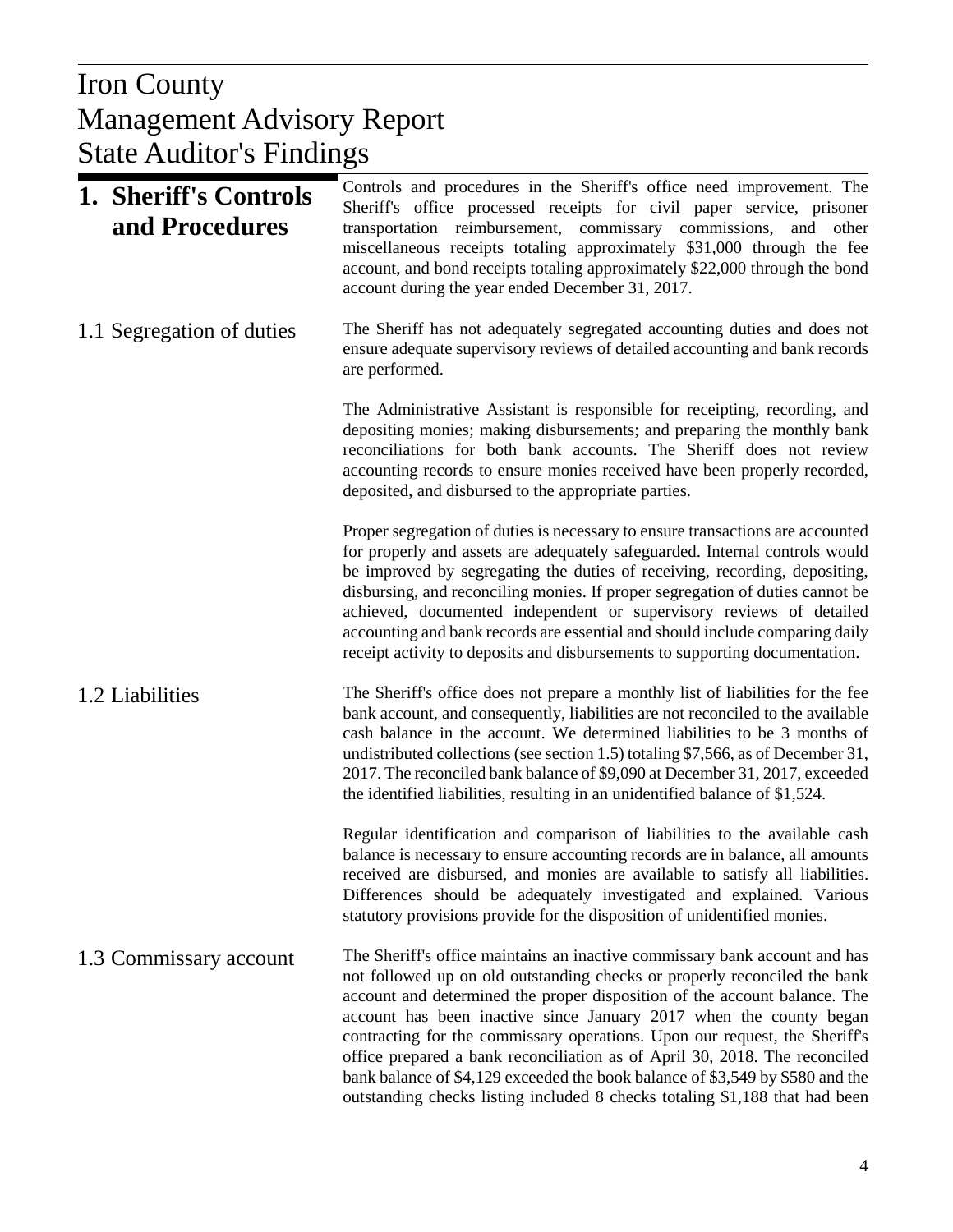

outstanding for more than 1 year. According to the Administrative Assistant, the payee for one outstanding check for \$1,000 has been recently located, a stop payment order was issued for the check, and a new check was issued. Also, according to the Administrative Assistant, the book balance consists of undistributed commissary net proceeds and interest earned on the bank account; however, there is no documentation to support the book balance amount. Maintaining an inactive account increases the risk of loss, theft, or misuse of funds. Proper follow-up procedures on old outstanding checks are necessary to ensure monies are appropriately disbursed to the payee or as otherwise required by state law. Various statutory provisions provide for the disposition of unclaimed monies. If appropriate distribution of the account balance cannot be determined, the Sheriff should dispose of it in accordance with state law and close the account. The Sheriff's office does not properly account for bond forms and does not reconcile amounts per the forms to deposits in the bank account and transmittals to cities. The numerical sequence of bond forms is not accounted for and some bond forms were not issued in numerical order. Additionally, while most cash bonds received are deposited into the bond account, some cash bonds received are held until transmitted to the cities for whom the arrest was made, and the Sheriff's office does not obtain a receipt slip from the cities for the bonds transmitted. To reduce the risk of loss, theft, or misuse of bond monies received, and to provide assurance bond monies are accounted for properly, prenumbered bond forms should be issued in numerical order and the numerical sequence of bond forms should be accounted for properly. In addition, receipt slips should be obtained from cities for bonds transmitted directly to the cities, and bond forms should be reconciled to deposits and also to transmittals to the cities. The Sheriff's office does not timely disburse fees and other receipts from the fee account to the County Treasurer. The Sheriff's office made disbursements to the County Treasurer approximately every 2 to 3 months, and those disbursements ranged from \$4,089 to \$8,725. Timely disbursement of fees and other receipts is necessary to provide adequate controls over account balances and increase the likelihood discrepancies are promptly detected. Section 50.370, RSMo, requires all county officials who receive fees or any other remuneration for official services to pay such monies monthly to the County Treasurer. In addition, pursuant to Section 50.380, RSMo, the Sheriff may be subject to penalties for failure to timely disburse monies. 1.4 Bonds 1.5 Disbursements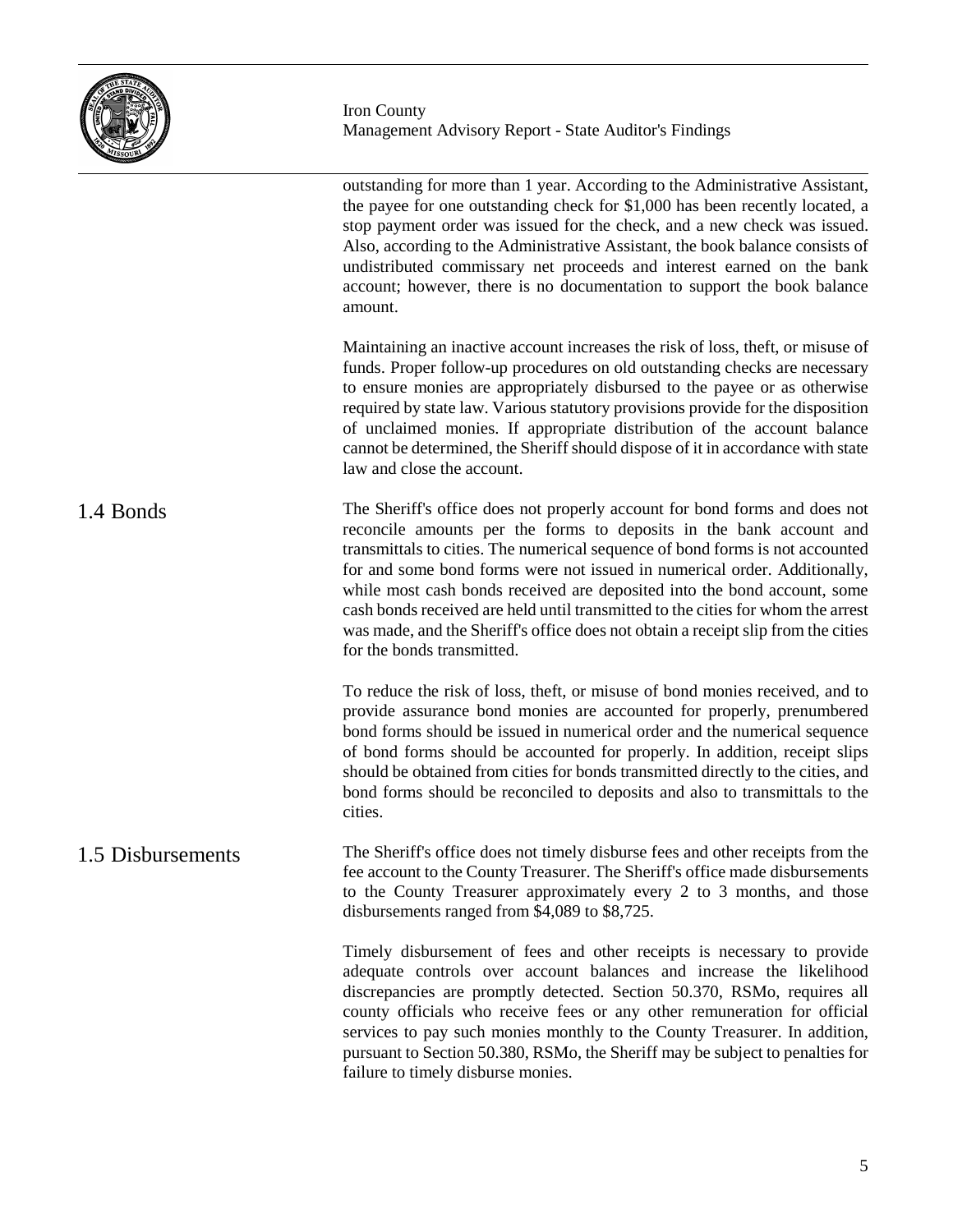

Iron County Management Advisory Report - State Auditor's Findings

| 1.6 Prisoner boarding                     |              | The Sheriff does not have proper controls and procedures in place to ensure<br>collection and transmittal of amounts billed and received for boarding of<br>prisoners. During 2017, the Sheriff's office did not track all board bills sent<br>or payments received. As a result, the Sheriff's office is unable to monitor<br>billed amounts to ensure payments are received and transmitted to the County<br>Treasurer. County records indicate amounts transmitted to the County<br>Treasurer for board bills totaled approximately \$1,300 in 2017, and unpaid<br>billings totaled approximately \$12,800 as of June 2018. In addition, the<br>Sheriff has not entered into written agreements with the surrounding counties<br>and cities for the boarding of prisoners detailing the housing rate to be paid,<br>the services to be provided, or any required notification for emergency or non-<br>routine situations.<br>Procedures such as independent reconciliations of billing records to jail<br>records and payments received should be established to ensure prisoner<br>housing is properly billed, collected, recorded, and transmitted to the County<br>Treasurer. Proper records and follow-up procedures are also necessary to<br>safeguard against possible loss, theft, or misuse of funds going undetected. |
|-------------------------------------------|--------------|------------------------------------------------------------------------------------------------------------------------------------------------------------------------------------------------------------------------------------------------------------------------------------------------------------------------------------------------------------------------------------------------------------------------------------------------------------------------------------------------------------------------------------------------------------------------------------------------------------------------------------------------------------------------------------------------------------------------------------------------------------------------------------------------------------------------------------------------------------------------------------------------------------------------------------------------------------------------------------------------------------------------------------------------------------------------------------------------------------------------------------------------------------------------------------------------------------------------------------------------------------------------------------------------------------------------------------|
|                                           |              | Section 432.070, RSMo, requires contracts for political subdivisions to be in<br>writing. Written agreements, signed by the parties involved, should specify<br>the services to be rendered and the manner and amount of compensation to<br>be paid. Written contracts are necessary to ensure all parties are aware of their<br>duties and responsibilities and to prevent misunderstandings.                                                                                                                                                                                                                                                                                                                                                                                                                                                                                                                                                                                                                                                                                                                                                                                                                                                                                                                                     |
| Similar conditions<br>previously reported | report.      | A condition similar to section 1.1 was noted in our 2 prior audit reports, while<br>conditions similar to sections 1.2, 1.3, and 1.6 were noted in our prior audit                                                                                                                                                                                                                                                                                                                                                                                                                                                                                                                                                                                                                                                                                                                                                                                                                                                                                                                                                                                                                                                                                                                                                                 |
| Recommendations                           | The Sheriff: |                                                                                                                                                                                                                                                                                                                                                                                                                                                                                                                                                                                                                                                                                                                                                                                                                                                                                                                                                                                                                                                                                                                                                                                                                                                                                                                                    |
|                                           | 1.1          | Segregate accounting duties or ensure adequate independent or<br>supervisory reviews of detailed accounting and bank records are<br>performed and documented.                                                                                                                                                                                                                                                                                                                                                                                                                                                                                                                                                                                                                                                                                                                                                                                                                                                                                                                                                                                                                                                                                                                                                                      |
|                                           | 1.2          | Prepare a monthly list of liabilities for the fee account and reconcile<br>it to the available cash balance. Any differences should be promptly<br>investigated and resolved. After sufficient efforts are made to resolve<br>differences, any remaining unidentified monies should be disposed<br>of in accordance with state law.                                                                                                                                                                                                                                                                                                                                                                                                                                                                                                                                                                                                                                                                                                                                                                                                                                                                                                                                                                                                |
|                                           | 1.3          | Dispose of monies held in the inactive commissary bank account in<br>accordance with state law and close the account. Old outstanding<br>checks should be voided and reissued to payees that can be readily<br>located. If the payee cannot be located the amount should be<br>disbursed in accordance with state law.                                                                                                                                                                                                                                                                                                                                                                                                                                                                                                                                                                                                                                                                                                                                                                                                                                                                                                                                                                                                             |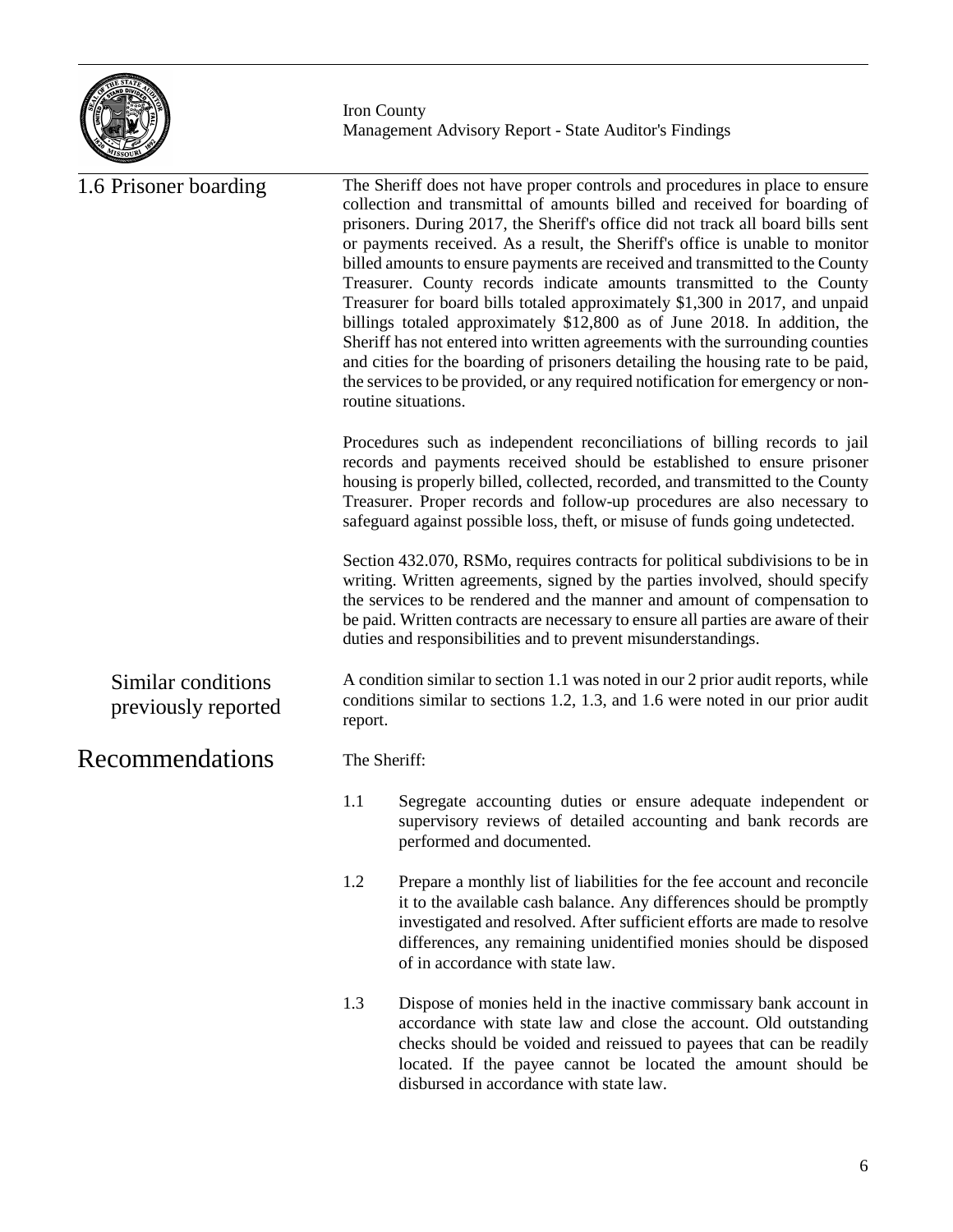

Iron County Management Advisory Report - State Auditor's Findings

|                    | 1.4 | Account for the numerical sequence of prenumbered bond forms.<br>Additionally, receipt slips should be obtained from cities for bonds<br>transmitted to cities, and bond forms should be reconciled to deposits<br>and transmittals to cities.                                                                                                                                                                                  |
|--------------------|-----|---------------------------------------------------------------------------------------------------------------------------------------------------------------------------------------------------------------------------------------------------------------------------------------------------------------------------------------------------------------------------------------------------------------------------------|
|                    | 1.5 | Disburse fees and other receipts to the County Treasurer monthly in<br>accordance with state law.                                                                                                                                                                                                                                                                                                                               |
|                    | 1.6 | Develop procedures to ensure collections of costs for boarding<br>prisoners and the proper recording and transmittal of payments<br>received. In addition, the Sheriff should work with the County<br>Commission to obtain written agreements with other counties and<br>cities for the boarding of prisoners.                                                                                                                  |
| Auditee's Response | 1.1 | The County Treasurer has begun reviewing the office's financial<br>records quarterly. In addition, I will begin reviewing accounting<br>records with the Administrative Assistant monthly.                                                                                                                                                                                                                                      |
|                    | 1.2 | I will have the Administrative Assistant prepare a monthly list of<br>liabilities, and she and I will reconcile the list to the cash balance. I<br>will consult the Prosecuting Attorney regarding disposition of<br>unidentified monies.                                                                                                                                                                                       |
|                    | 1.3 | This account was closed in October 2018, and the balance was turned<br>over to the County Treasurer for deposit into the Inmate Prisoner<br>Detainee Security Fund. We will contact payees of old outstanding<br>checks, and reissue checks as applicable. We will dispose of<br>remaining unidentified funds in accordance with state law.                                                                                     |
|                    | 1.4 | The Circuit Court recently required the bond forms be revised;<br>however, the printer did not prenumber the new forms. We will<br>attempt to order new prenumbered bond forms. If prenumbered forms<br>cannot be obtained, we will number the existing forms manually and<br>account for the numerical sequence of the forms when issued.<br>Additionally, we now deposit all city bonds and disburse those bonds<br>by check. |
|                    | 1.5 | This recommendation has been implemented.                                                                                                                                                                                                                                                                                                                                                                                       |
|                    | 1.6 | We are developing a contract document that will be approved by the<br>Circuit Judge and then presented to the cities for signature and<br>execution. Additionally, we will reconcile billings to payments                                                                                                                                                                                                                       |

*received by the County Treasurer monthly and we will follow-up on unpaid billings and notify the Circuit Judge about unpaid billings.*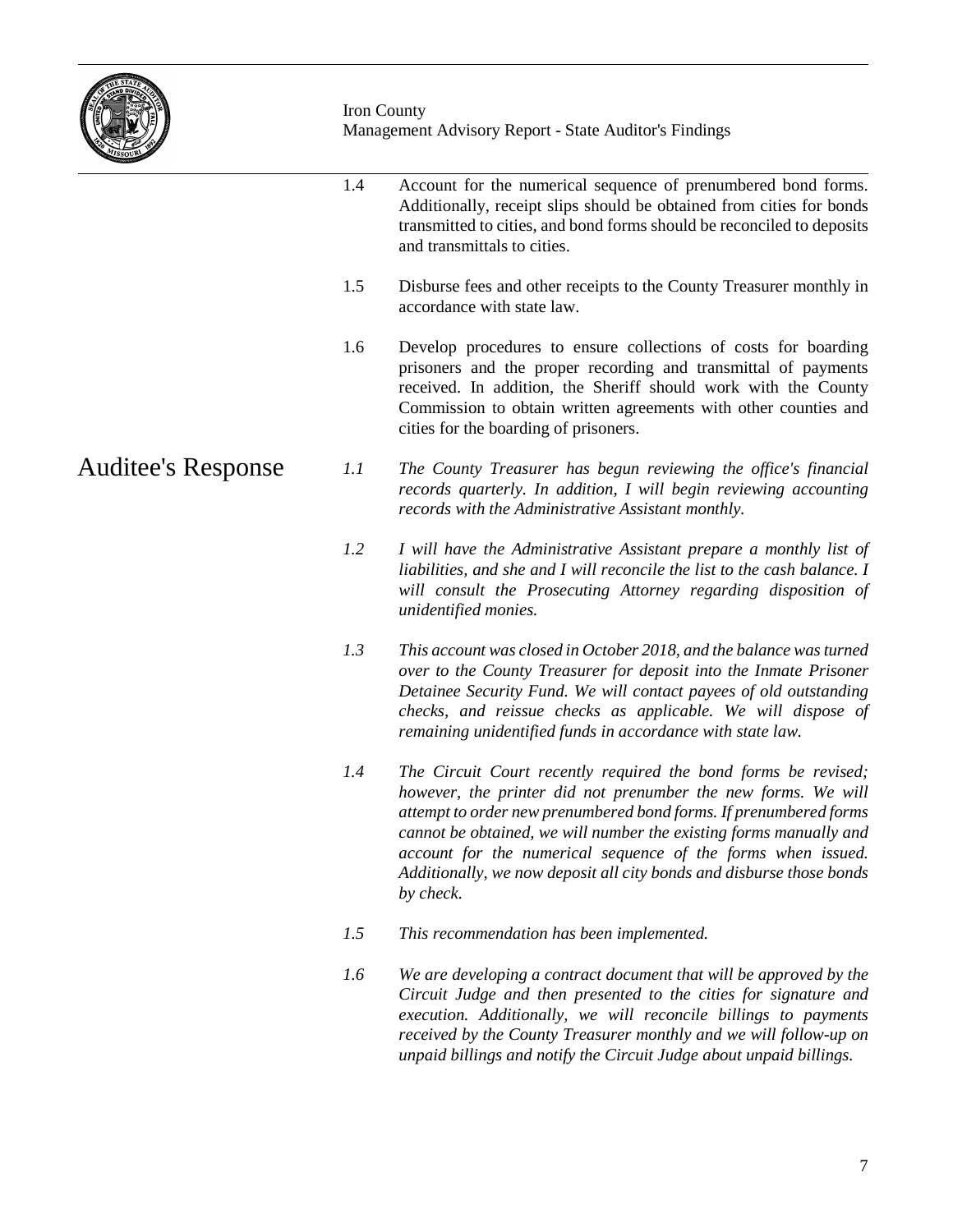| MISSOUR! |
|----------|
|----------|

| 2. Tax Maintenance<br><b>Fund</b> | The County Collector made monthly salary payments of \$100 from the Tax<br>Maintenance Fund to the Deputy County Collector to supplement the salary<br>paid to the deputy from the General Revenue Fund. These payments totaled<br>\$1,200 during the year ended February 28, 2018. Since these payments were<br>not processed through the county payroll system, these payments were not<br>reported on the employee's W-2 form, appropriate payroll taxes were not<br>withheld, and the employer's share of payroll taxes were not paid. The Internal<br>Revenue Code indicates individuals treated as employees should have all<br>compensation reported on W-2 forms.<br>To ensure all employee compensation is properly reported and taxed, all |
|-----------------------------------|------------------------------------------------------------------------------------------------------------------------------------------------------------------------------------------------------------------------------------------------------------------------------------------------------------------------------------------------------------------------------------------------------------------------------------------------------------------------------------------------------------------------------------------------------------------------------------------------------------------------------------------------------------------------------------------------------------------------------------------------------|
|                                   | compensation should be paid through the normal county payroll process. The<br>failure to properly report and tax all wages could result in penalty and interest<br>charges assessed against the county.                                                                                                                                                                                                                                                                                                                                                                                                                                                                                                                                              |
|                                   | A similar condition was noted in our prior audit report.                                                                                                                                                                                                                                                                                                                                                                                                                                                                                                                                                                                                                                                                                             |
| Recommendation                    | The County Collector ensure all employee compensation is paid through the<br>county's normal payroll process, properly taxed, and reported to the Internal<br>Revenue Service.                                                                                                                                                                                                                                                                                                                                                                                                                                                                                                                                                                       |
| <b>Auditee's Response</b>         | I have discussed this issue with the County Commission and we will begin<br>processing the compensation through the county's normal payroll process.                                                                                                                                                                                                                                                                                                                                                                                                                                                                                                                                                                                                 |
| 3. Senate Bill 40 Tax<br>Rate     | The County Commission did not hold a public hearing to approve the Senate<br>Bill 40 property tax rate. The property tax rate was approved by the Senate<br>Bill 40 Board; however, the Senate Bill 40 Board does not have the legal<br>authority to set the property tax rate.                                                                                                                                                                                                                                                                                                                                                                                                                                                                      |
|                                   | Section 137.055, RSMo, states the county governing body shall hold a public<br>hearing prior to approving the tax rates of the county. In addition, the<br>Missouri Supreme Court issued an opinion in the case of State ex rel. Indus.<br>Services Contractors, Inc. v. County Comm'n of Johnson County, 918 S.W.2d<br>252 (Mo. Banc 1996) that there is no statutory authority allowing Senate Bill<br>40 Boards to set the property tax levy.                                                                                                                                                                                                                                                                                                     |
| Recommendation                    | The County Commission should approve the Senate Bill 40 property tax rate<br>in accordance with state law.                                                                                                                                                                                                                                                                                                                                                                                                                                                                                                                                                                                                                                           |
| <b>Auditee's Response</b>         | We have implemented this recommendation with the August 2018 property<br>tax rate setting process.                                                                                                                                                                                                                                                                                                                                                                                                                                                                                                                                                                                                                                                   |
| 4. Passwords                      | The Recorder of Deeds, Sheriff, and Prosecuting Attorney have not<br>established adequate password controls to reduce the risk of unauthorized<br>access to computers and data. Employees in the office of the Recorder of<br>Deeds and Sheriff are not required to use passwords for accessing office                                                                                                                                                                                                                                                                                                                                                                                                                                               |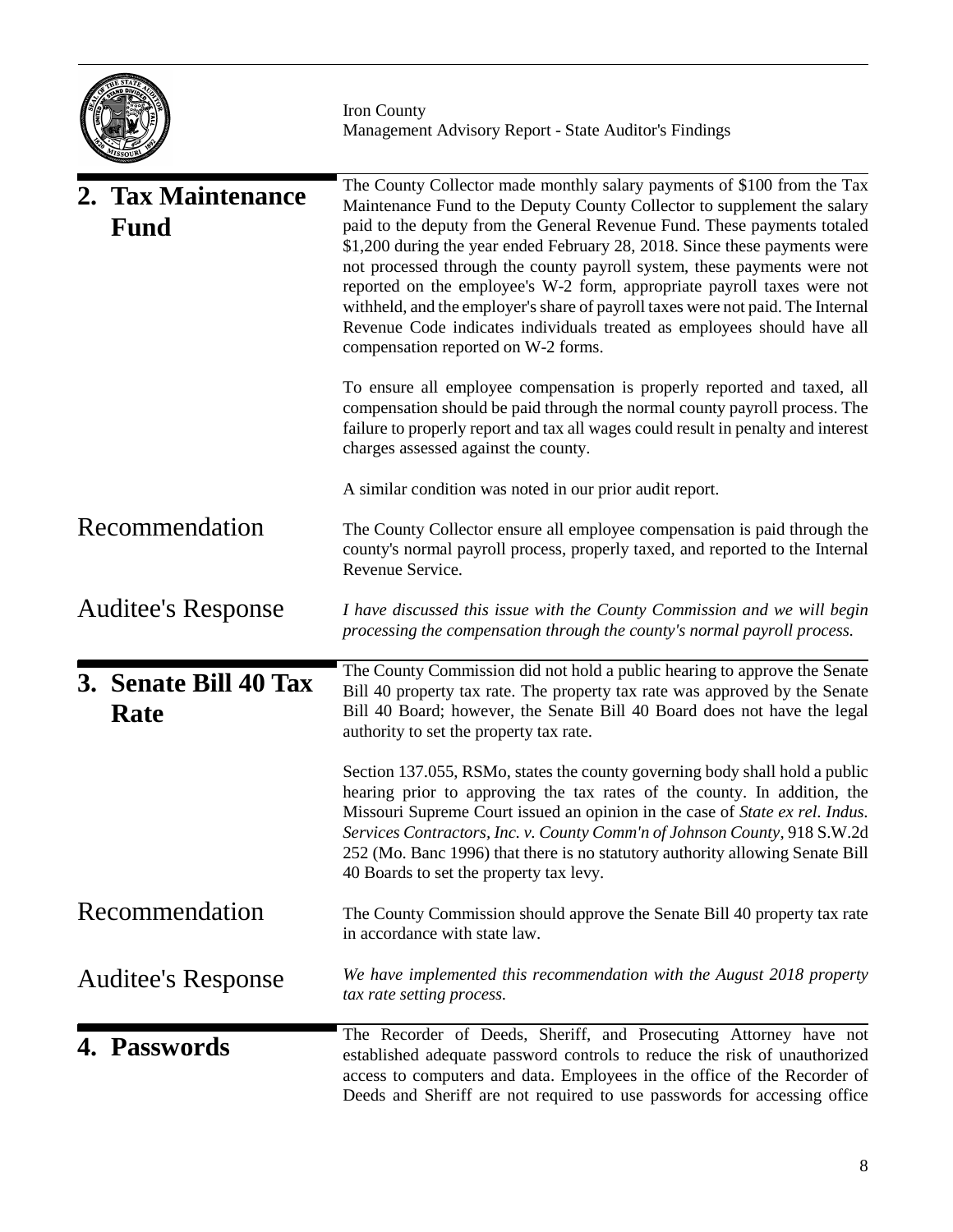|                           | Iron County<br>Management Advisory Report - State Auditor's Findings                                                                                                                                                                                                                                                                                                                                                                                                                                                                                   |
|---------------------------|--------------------------------------------------------------------------------------------------------------------------------------------------------------------------------------------------------------------------------------------------------------------------------------------------------------------------------------------------------------------------------------------------------------------------------------------------------------------------------------------------------------------------------------------------------|
|                           | computers, and employees in the office of Prosecuting Attorney are not<br>required to periodically change passwords.                                                                                                                                                                                                                                                                                                                                                                                                                                   |
|                           | Passwords are necessary to authenticate access to computers. However, since<br>passwords are not used or do not have to be periodically changed in certain<br>offices, there is less assurance access to computers and data files is limited to<br>only those individuals who need access to perform their job responsibilities.<br>Passwords should be confidential, contain a minimum number of characters,<br>and be changed periodically to reduce the risk of a compromised password<br>and unauthorized access to and use of computers and data. |
| Recommendation            | The County Commission work with other county officials to require<br>employees establish and maintain confidential passwords that must be<br>periodically changed.                                                                                                                                                                                                                                                                                                                                                                                     |
| <b>Auditee's Response</b> | We will make revisions to our internal control policy to incorporate this<br>recommendation.                                                                                                                                                                                                                                                                                                                                                                                                                                                           |